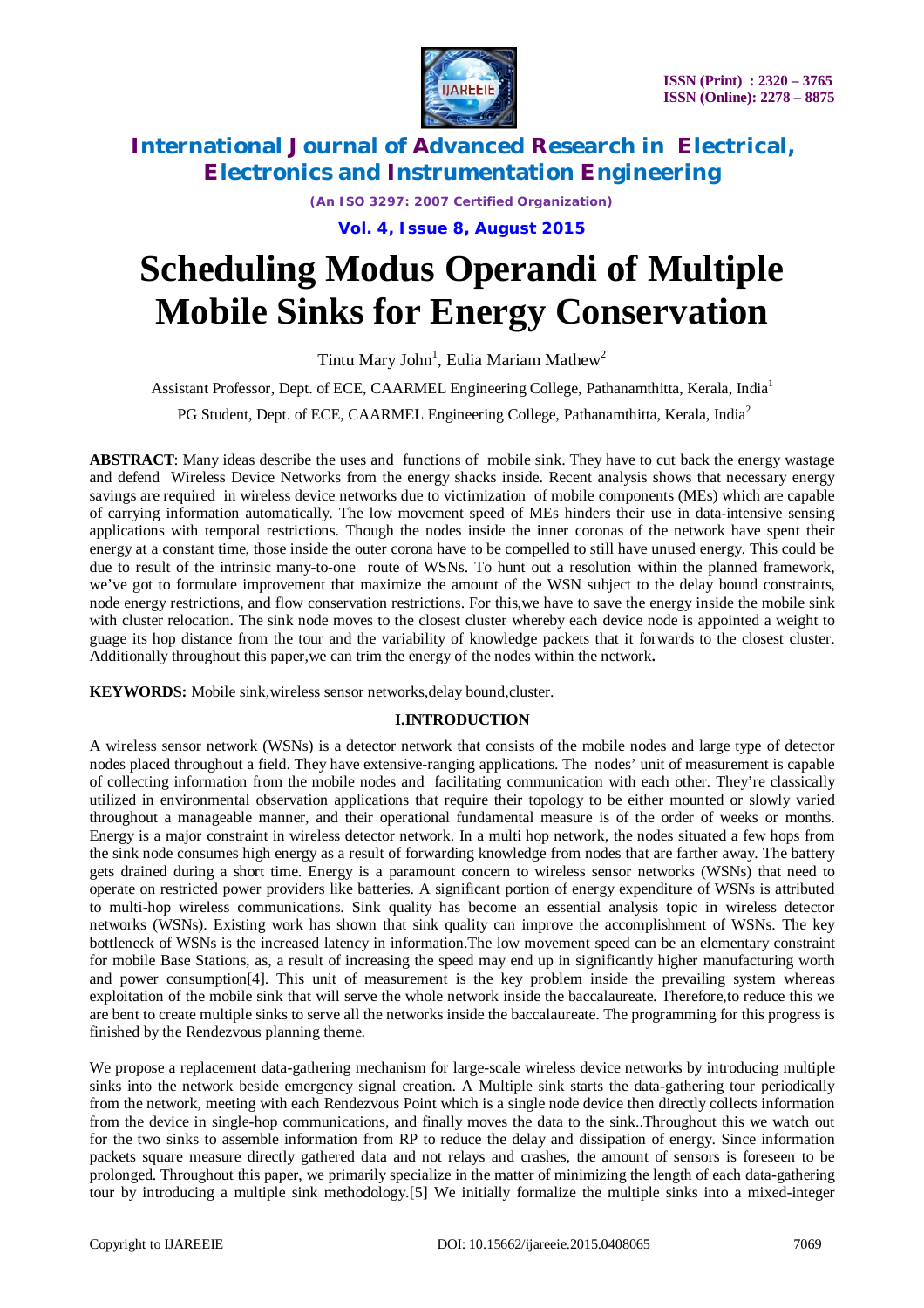

*(An ISO 3297: 2007 Certified Organization)*

### **Vol. 4, Issue 8, August 2015**

program, then employ a Spanning tree rule for the case where a multiple sink is employed.We outline the matter of finding a collection of RPs to be visited by a mobile sink. The target is to reduce energy consumption by reducing multi hop transmissions from sensing element parts to RPs. This additionally limits the amount of RPs such that the ensuing tour doesn't exceed the desired point of information packets.

 • We propose WRP, which is a heuristic methodology which finds a near-optimal travelling tour that minimizes the energy consumption of sensing element nodes. WRP allocates a weight to sensing element nodes supported by the amount of information packets that they forward from the tour, and selects the sensing element nodes with the best weight.

 • Here we embody location awareness of the moving sink node, with regard to other sensor nodes. It tracks the position of sink node that they share with the neighbouring nodes.

#### **II.RELATED WORK**

Recent work has exploited the controlled quality of Wireless device Network, and reduced the energy consumption of WSNs by the observation that the nodes at the vicinity of BSs typically run deplete their initial energy as they forward lots of data within a short span of time. Several works which propose to use mobile BSs for balanced energy usage are classified into three categories. The first one is the direct approach, [1-3]where a mobile sink visits each device node and collects information via one hop.The second category is the rendezvous approach, where a mobile sink exclusively visits nodes selected as Rendezvous Points(RP)s[8-10]. The foremost goal of protocols in the first category is to scale back information assortment delays, whereas those in the second category aim to select a group of RPs that minimize energy consumption whilst adhering to the delay bound provided. The third classification may be a hybrid approach that jointly considers multi-hop network transmissions and also the Rendezvous approach. The rendezvous approach studied throughout this paper falls into this category.

### **III.SYSTEM ARCHITCTURE**

The block diagram of the system architecture for a mobile node in a WSN is shown in Figure1.The Sink node directly communicates with the wireless medium. The wireless medium communicates with the sensor nodes connected inside the network. The detector nodes are also in command of transmitting signals and checking the signal conditions.So the detector channel is the Intermediate for the routing manager and thus the detector nodes. They directly communicate with each other. The Route manager is the central unit. It manages all the routes inside the network by utilization of Data unit, Route Discovery, Sink hunter, Location instrument and Routing Tables.



### Fig 1.System Architecture

The Route Discovery is the strategy of finding the route. Throughout this technique, it finds the shortest path for the destination. In Route Discovery technique, RREQ packet is broadcast all over the network. The estimation responds with Shortest Path Reply. This technique is assumed as Route Discovery. The Routing table incorporates combination of Routes. It also incorporates Destination address viz the shortest path for the destination and style of hops to reach the destination which has consequent hops within the route. Location instrument is one of the units for analysing the location of the detector/sensor nodes. Capitalizing on this location, the mobile sink moves to the particular location and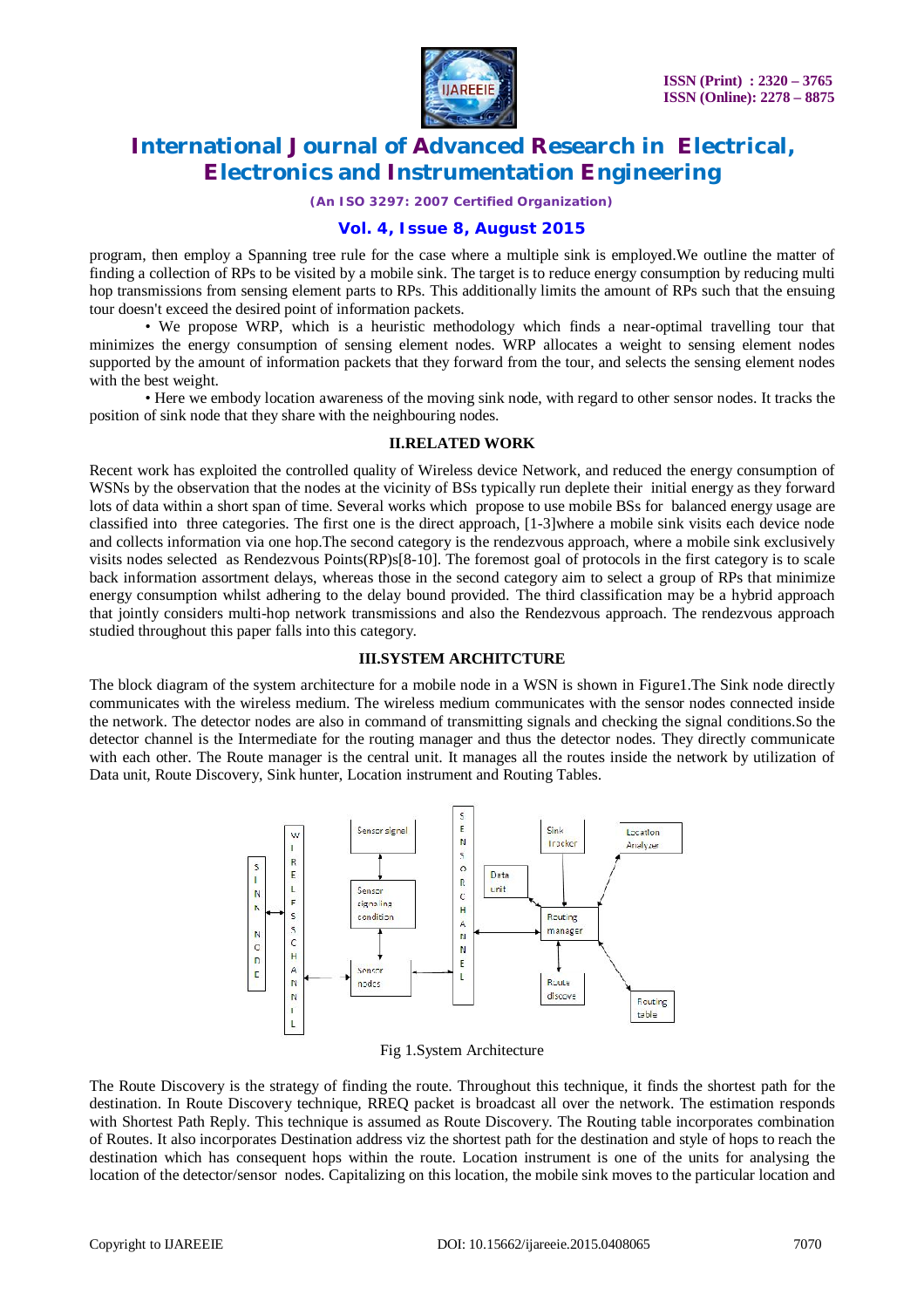

*(An ISO 3297: 2007 Certified Organization)*

### **Vol. 4, Issue 8, August 2015**

services the nodes. Signals provided by the routing manager controls the Sink. Here the route manager manages multiple sinks throughout this approach.



Fig 2. Mobile sink performing data collection in WSN

In figure 2, the square box represents the mobile sink node. The individual parabolas represent a cluster. The little circle indicates each sensor nodes. The Black circular nodes indicates a Cluster header. In this work the subsequent methods are performed:

- 1. Cluster Formation
- 2. Cluster head Selection
- 3. Base station
- 4. Sink node
- 5. Schedule the Sink
- 6. HEF(High Energy First)

### **Cluster Formation**

The Cluster formation is the strategy of constructing the nodes characterised by their geographic location. In a cluster, all the nodes communicate with each other.

### **Cluster head Selection:**

The cluster head choice is the tactic of selecting the head for the cluster. This could be created at any time supported by the energy of the node. In turn, the cluster head is to boot another node to be the cluster head if its energy marrows on the low. Throughout this methodology all the nodes could be a head at any time.

#### **Base Station:**

A base transceiver station (BTS) facilitates wireless communication between the static sensor nodes and a sink through the network. this could be effective of causing and receiving info from the node and conjointly the network by the sink node.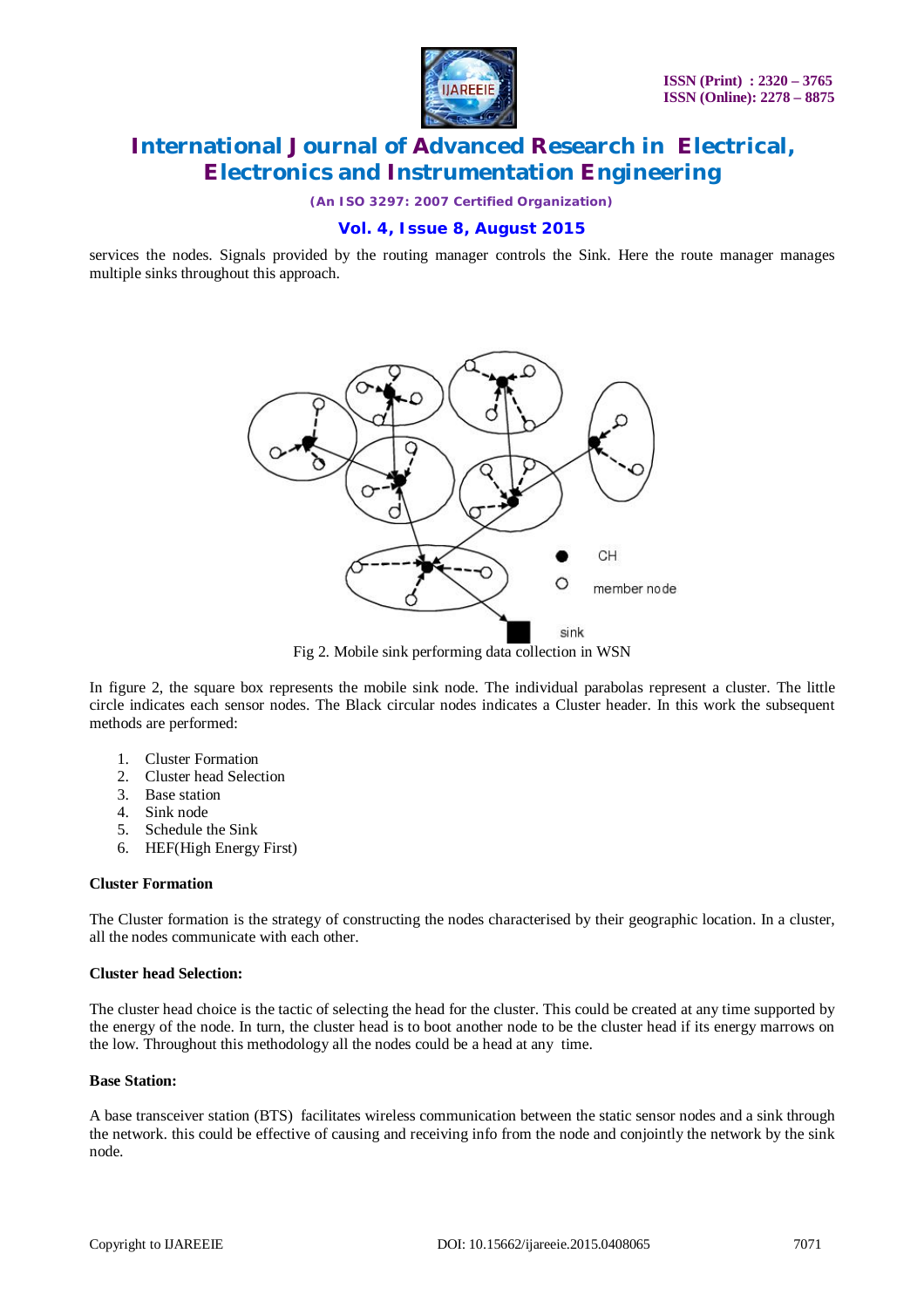

*(An ISO 3297: 2007 Certified Organization)*

### **Vol. 4, Issue 8, August 2015**

#### **Sink Node:**

The Sink node is additionally a sensor node. This node serves the cluster head and also the base station. This node is a high power node. The sink node has some buffer, it stores the data within the buffer, once the buffer price is low, it transmits the accumulated data to the base station and continues to service other nodes.

#### **Schedule the Sink:**

The Scheduling is the process of planning to how the sink node operates. Weighted Rendezvous Planning(WRP), a heuristic method finds a near-optimal travelling tour for the mobile sink, such that it minimizes the energy consumption of sensor nodes. WRP assigns a weight to sensor nodes based on the number of data packets that they forward and hop distance from the tour, and selects the sensor nodes with the highest weight to be a Rendezvous Point or a collection Point for the Mobile sink. Gateways of each cluster serve as Rendezvous Points.In addition WRP algorithm also computes the travelling path for the sink within a delay constraint.

### **HEF(High Energy First):**

HEF (High Energy First) is employed for electing a cluster head. This algorithmic program selects the best ranking residual energy node as cluster head. HEF may be a centralized cluster choice algorithmic program. It also can be enforced in a distributed manner by a synchronization approach. The operation of this algorithm is as follows:

1. HEF selects the cluster head in accordance with the residual energy of every device node. Then the" setup" message (with cluster ID) is distributed to the cluster heads of alternative clusters.

2. The cluster head broadcasts the "set up" message to all the neighbouring device nodes.

3. When receiving this message, regular nodes send the "join" message to the corresponding cluster head. Then those regular nodes are connected to this cluster.

4. Every cluster head sends TDMA schedule to regular nodes.

5. The device nodes perform sensing, process and communication tasks co- operatively at their corresponding clock cycle. The energy data is additionally transmitted at this clock cycle.

6. The cluster head transmits all collected data to gateways who in turn transmits to the sink node who relays it to a base station.

#### **Proposal:**

In this proposal we have implemented multiple sink nodes to save the energy of the nodes in the network. The important task of our project work is to save the energy and to speed up the data transmission. To cover wide areas of the network we provide multiple sinks over the travelling path. In the proposed work we have done the above defined. Initially we create the nodes, the nodes are constructed in a group with respect to their geographical location. The formation of this group is a cluster. Within the cluster, the nodes interact with each other. If the node needs to interact with the base station, the data is sent to the cluster head(CH). The CH receives the information from the node and adds some extra information to transmit to the base station. Due to this the energy level of the head will reduce. To avoid this,a new concept is introduced in which the sink node serves as a mobile node where it collects information from CH.Then the sink goes to the base station and the information is sent from the sink to the base station. By using this approach, the energy utilization is reduced in the head node. The CH can serve all the clusters. This is suitable for a small network, but in a large network area it can't serve efficiently. To address this we use multiple sink nodes.

We program the sink node for serving a cluster as shown in Figure 3. Using this scheduling process, a large number of clusters can be served at a time. And also time is reduced when compared to a single sink node. Initially, the request from the node is send to the base station directly through the cluster head. The base station collects this information from the nodes, and processes the information for all to proceed. Using the processed information the base station schedules the sink node to serve the all the client nodes. The base station has the details about the nodes' geographical location. By using this, the base station schedules the sink to serve the node request. The base station schedules all the sink nodes by WRP algorithm. This generates the tour path for the multiple sink nodes.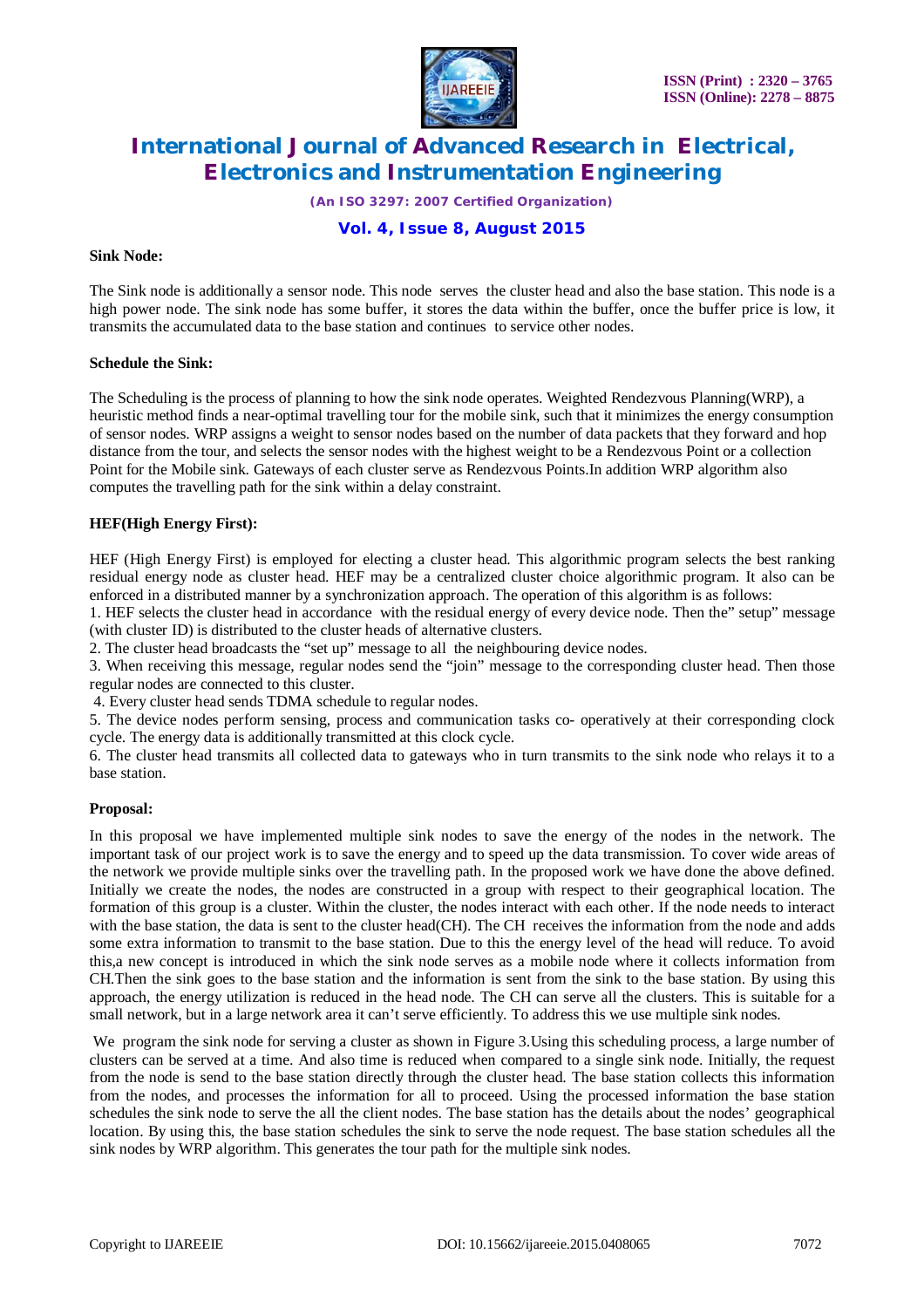

*(An ISO 3297: 2007 Certified Organization)*





Fig 3. Multiple Mobile sinks performing data aggregation

Figure 3 illustrates simulation of multiple mobile sinks performing data collection by WRP algorithm.The cluster heads, elected by HEF(High Energy First) are denoted by blue colour.When they have low energy they are indicated by orange.Finally the sensor node having next highest energy is polled as the next cluster head whereas the previous cluster head is indicated by black.The multiple sinks are indicate by yellow.

### **IV. RESULT AND DISCUSSION**

The simulation results and performance comparison of the mobile node and multipoint sink routing protocols is analyzed. Important parameters are compared with single mobile node and Multi sink mobile nodes such as energy consumption and throughput. When mobile node fails to transmit data the communication established is difficult. But in the case of Multi sink point no node fails to communicate and transmits the data without network overheads. Comparing to existing method the traffic size and network overheads of Multi sink point is low.



Figure 4 indicates the delay comparison. The result of the proposed delay is very low compared to a sensor network using a single sink. The green colour line designates the proposed work, the red designates the single sink. The sink